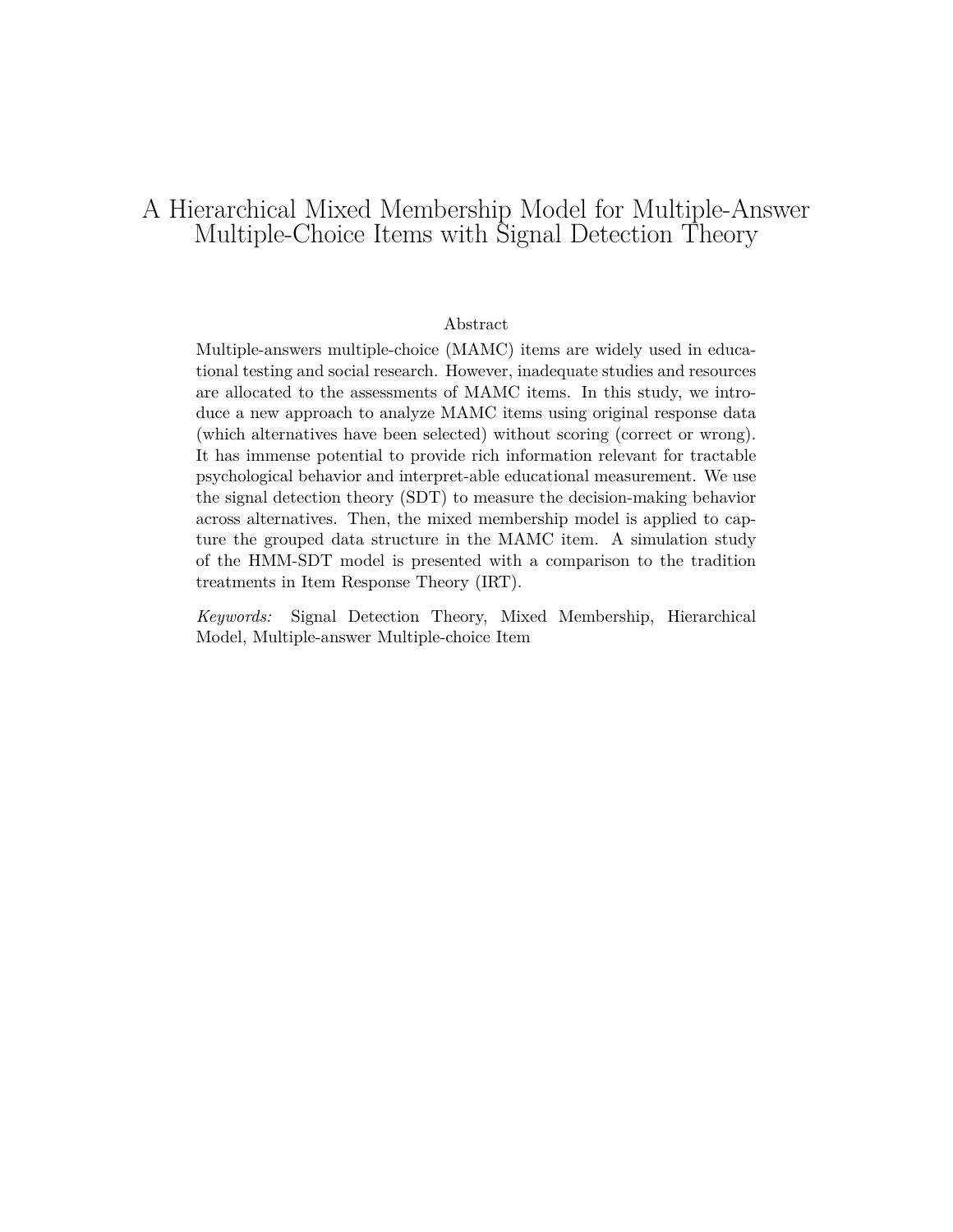#### **Introduction**

Multiple-choice tests are designed to allow the correctness of the response to reflect the intended ability of interest (Bolt, Wollack, & Suh, 2012). One item consists of a stem and several alternatives. Single-answer multiple-choice (SAMC) item is the simplest and most commonly discussed type of multiple-choice items. A SAMC item has only one correct alternative (key) and at least one incorrect alternatives (distracters). Multiple-answer multiple-choice (MAMC) is a generalization of SAMC items in a way that more than one alternative may be the key. An example of a MAMC item for use in a Graduate Record Examinations (GRE) quantitative reasoning test is:

*Which of the following integers are multiples of both 2 and 3? (Indicate all such integers.)*

*A.8 B.9 C.12 D.18 E.21 F.36*

The correct answer consists of alternatives C  $(12)$ , D  $(18)$ , and F  $(36)$ . The checkbox is often used for designing a MAMC question. Duncan and Milton (1978) summarized three benefits of using MAMC items: 1) the MAMC format permits a more convenient and natural wording of questions and alternatives; 2) test construction is simplified; 3) the appearance of distracters like "none of these" is avoided.

In practical, MAMC items commonly can be scored on an all-or-none basis where the student is given one point for selecting all the correct alternatives, and none of the incorrect alternatives, or is given zero points otherwise. Using the all-or-none basis for multiple-choice items inevitably dichotomizes the original response pattern. Thus, the distinct identity of the incorrect alternatives is lost (Thissen & Steinberg, 1984). For MAMC, this approach is even worse because extreme response pattern (get all items wrong) are more likely to appear. The probability of getting a score converges to zero exponentially as the number of alternatives increases. For example, for a MAMC item that contains five alternatives, if the probability of making the correct choice is 0.5 for every alternative independently, the probability of getting score is 0*.*5 5 (3*.*125%). All-or-none basis treat MAMC and SAMC items with no difference. The most widely used models are item response models for a binary response (e.g., Rasch Model and the Birnbaum model). To improve testing efficiency in the context of Multiple-Choice items, extracting additional information from item response data have become highly desirable (Bolt et al., 2012). It is also appealing to design the methodological strategies for analyzing these data.

Alternatively, MAMC items can also be scored by giving one point for each correct alternatives selected and one point for each distracter not selected. However, we need to ensure that every item has the same number of alternatives. Moreover, it treats MAMC items with no difference with Likert-type items and ignores the grouped structure of the item response. Since the items can have more than two possible scores, polytomous item response models are usually used. For example, Partial Credit Model (PCM; Masters, 1982), the Generalized Partial Credit Model (GPCM; Muraki, 1992, 1993), the Rating Scale Model (RSM; Andrich, 1978).

Even though MAMC items are frequently used in educational testing, market research, and elections, inadequate attention has been paid in previous research. Increasing available resources are disproportionately allocated towards assessments of SAMC items. Moreover, models for the SAME items usually cannot be easily extended for the MAMC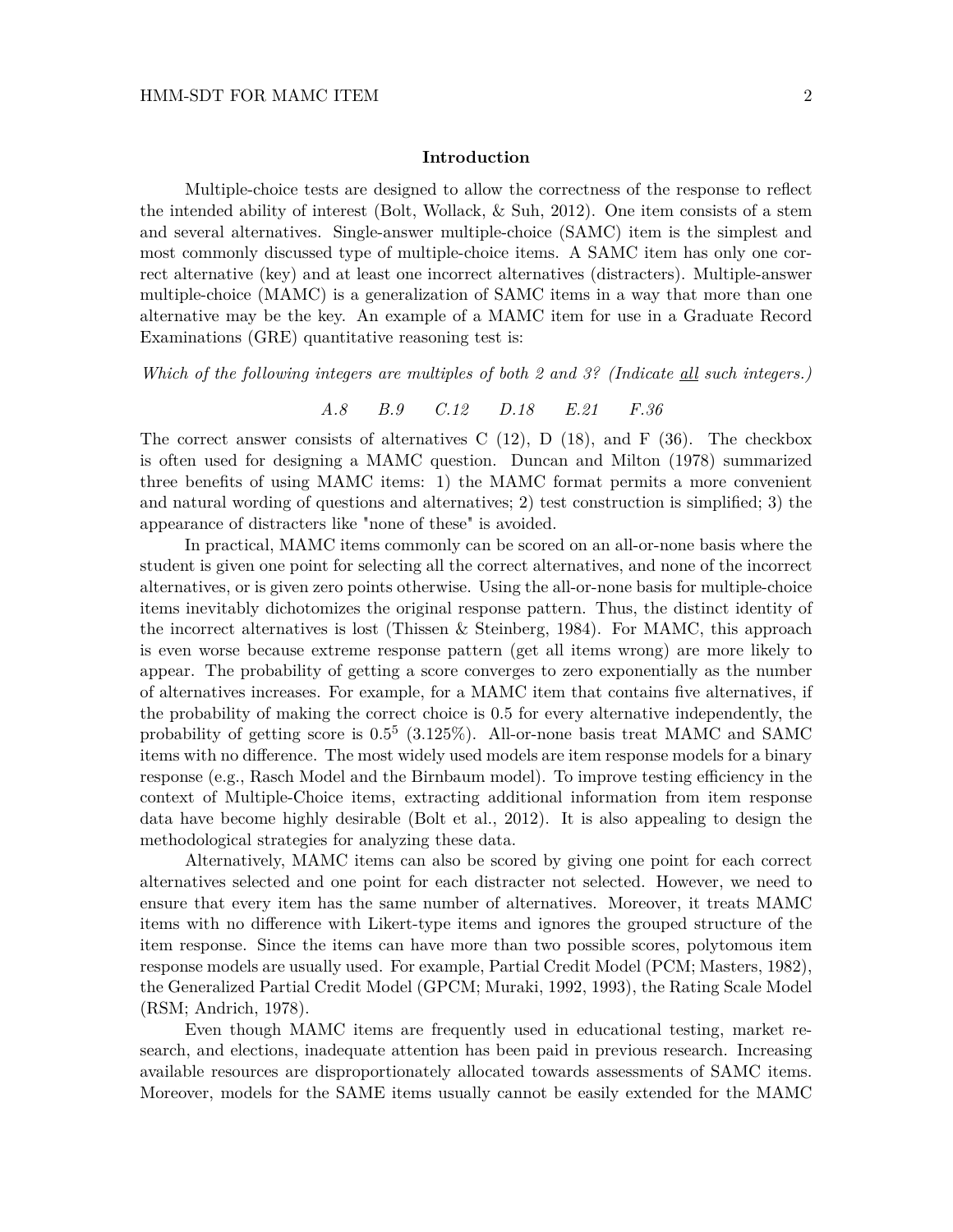item without the loss of information. Additionally, item response theory (IRT) assessments can not exam the psychological behaviors in testing. They are *measurement* models rather than *psychological* models (DeCarlo, 2014).

In this study, we illustrate the use of the Hierarchical Mixed Membership Model with Signal Detection Theory (HMM-SDT) in MAMC items. The model follows directly from a conceptualization about examinees' decision-making behavior based on signal detection theory (SDT; DeCarlo, 1998; Ingleby, 2003; Stanislaw & Todorov, 1999; Hautus, 2015). The model will be introduced here is an extension of what is proposed by ? (?) for True–False Exams. A generalization of this model for analyzing other types of selected-response exams (e,g., SAMC) is possible for the future study. We will present the psychological conceptualization underlying the model and its statistical characteristics. We also discuss the implications of the HMM-SDT model, test the reliability of the model design, and compare this model with item response models in the simulation study.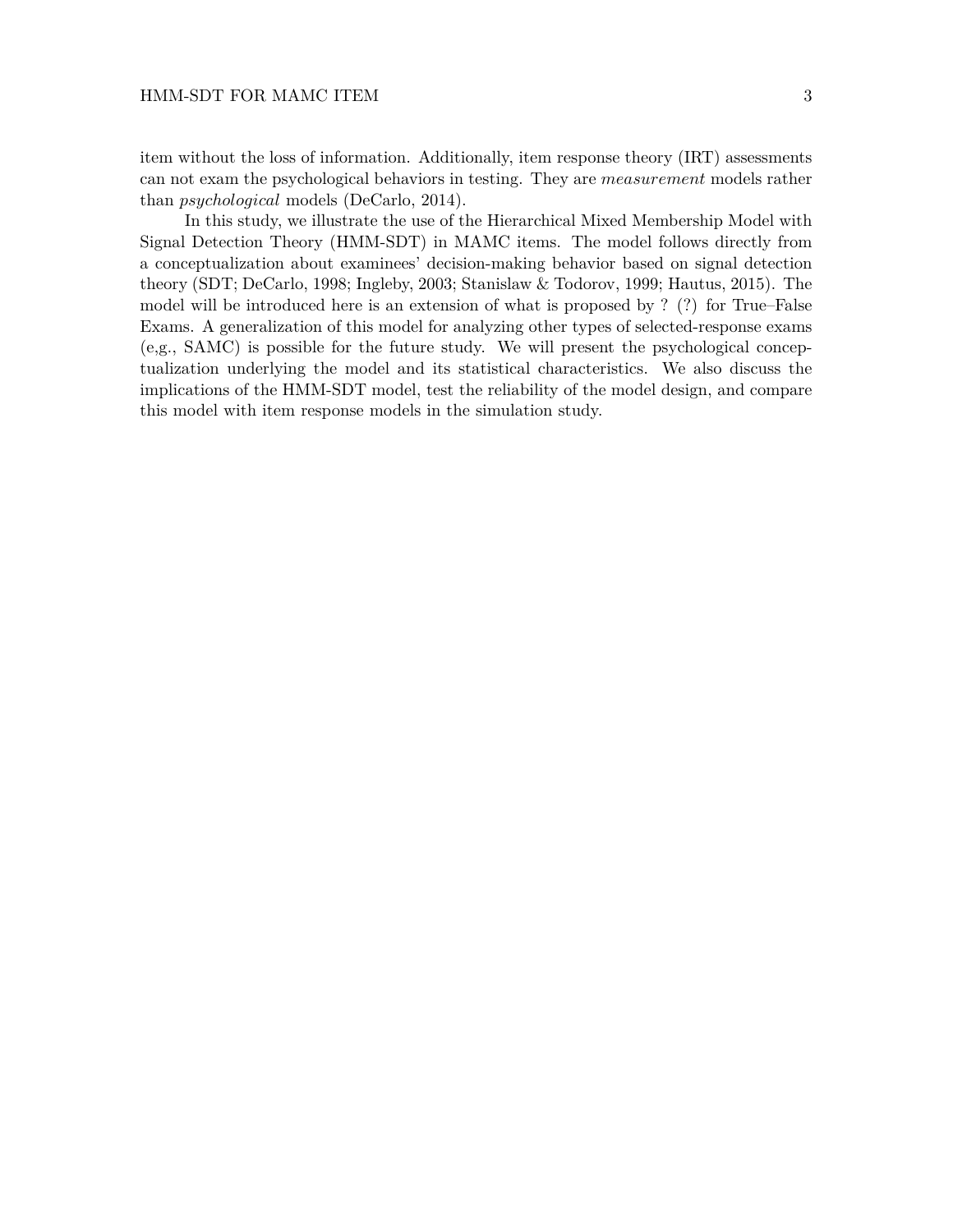## **Model Theory**

In this chapter, we will explain the details of the Hierarchical Mixed Membership model with Signal Detection Theory (HMM-SDT). Firstly, Signal Detection Theory (SDT) will be discussed in an alternative selection scenario for a single examinee. Then, the SDT model will be extended with a Mixed Membership framework to measure the selection behavior for the whole item for a single examinee. Finally, the model will be extended to measure multiple examinees' behaviors.

*Single alternative Selection Behavior at Individual Level.* Signal Detection Theory (SDT) is a mathematical framework for the case that reasoning and decision making takes place in the presence of uncertainty (Swets, 1988). It is widely applied in education, psychology, and medical research. In the MAMC scenarios, the examinee's decision is whether to select each alternative or not. Since the number of keys is usually unknown, the selections are independent. The decisions are based on a continuous latent variable of *φ*, which represents the examinee's *perception* of the presented event. *perception* is represented by probability distributions to capture the uncertainty of selection behaviors. ? (?) provided an innovative interpretation of SDT in testing data. This study follows his interpretation of SDT.



*Figure 1*. An illustration of signal detection theory with two latent classes and two response categories

Figure 1 illustrates the basic ideas of SDT for the situation where there are two cognitive conditions (known or unknown) and the two observed responses (select or not select). The x-axis represents the level of perception  $\phi$ , and the y-axis represents the probabilities. "\*" indicates the correct answer of the decision. First, examinee compares its *perception* to the decision criterion/boundary (*c*). In Figure 1, if an examinee perceives the *perception* above the criterion, then the decision is "select." Otherwise, the decision is "not select". In the left plot, examine who know is more likely to select (the correct choice).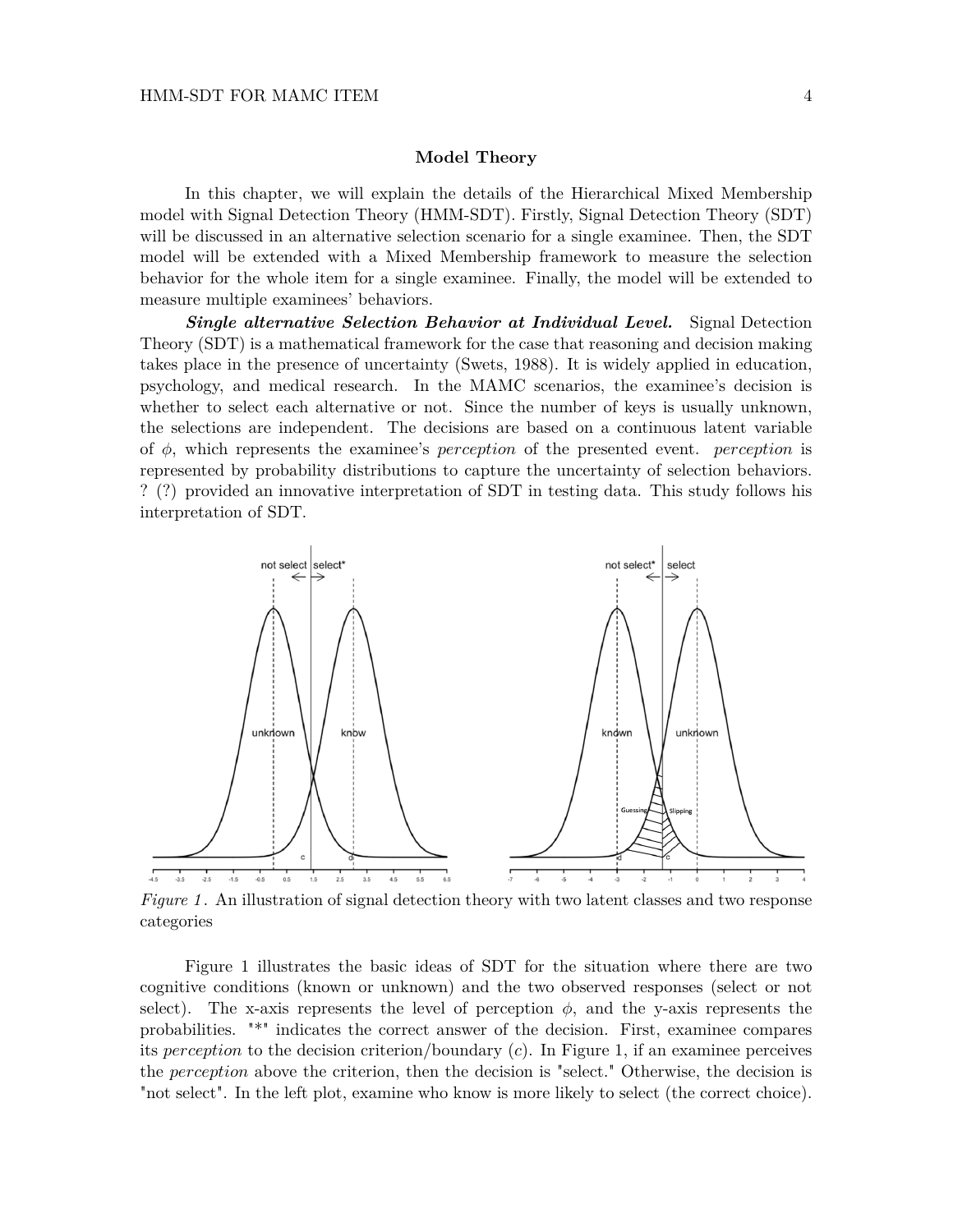## HMM-SDT FOR MAMC ITEM 5

The right plot in Figure 1 shows the situation when the correct answer is "not select". The left side of the decision criterion always represents "not select", and the right side always represents "select".

Let  $\delta$  denote the cognitive condition of the examinee as known ( $\delta = 1$ ) and unknown  $(\delta = 0)$ . Thus, SDT is a latent class model with a categorical latent variable  $\delta$ . The center of signal distribution for the examinee who does not know is fixed at zero to avoid the identification problem. The distance between two signal distributions is  $d$  ( $d > 0$ ), which reflects how well that alternative can discriminate examinees' cognitive conditions. Conceptually, *d* plays a similar role as discriminating power parameters in IRT models. For the *k*th alternative, *perception*  $\phi_k$  can be viewed as:

$$
\phi_k = \delta_k d + \epsilon_k \tag{1}
$$

, where  $\epsilon$  are assume to be identically and independently distributed (e.g.,  $\epsilon_k \sim$  $Normal(0, \sigma)$ ).

Let *Z* indicates the observed correct answer as "select" ( $z = 1$ ) or "not select" ( $z = 1$ )  $-1$ ). In the left plot of Figure 1 ( $z = 1$ ), the alternative becomes more difficult since the probability for all examinees to make the wrong decision is increasing as the decision boundary (*c*) increases. In the right plot of Figure 1 ( $z = -1$ ), the results are the opposite. Thus, the location of *c* decision criterion and correct answer status *z* together represent the difficulty of the alternative. We can use *cz* denote the difficulty of the alternative.

For an examinee who does not know, he/she can only randomly guess if the decision boundary is at the center of signal distribution  $(c = 0)$ . The difficulty level is zero. When *c* and *z* have different signals, the difficulty level is negative (easy). Even for the one who does not know, it has a better-than-even chance of making the right decision. Moreover, the difficulty level keeps decreasing if the absolute value of *c* is increasing. When *c* and *z* have the same signal, the results are the opposite.

*Guessing* and *Slipping* (see the right plot in Figure 1) can be easily defined in SDT models. For an examinee who does not know, the probability of making the right choice is called guessing. The probability of who knows to make the wrong decision is slipping. Besides, guessing and item difficulty is more consistent In SDT compared with IRT (3PL) approach. Because more difficult alternatives are harder to guess (lower probabilities of being right for the one who does not know). We can denote *gussing* as *G*, and *sliping* as *S*.

$$
G = \begin{cases} 1 - F(c), & if \ z = 1 \\ F(c), & if \ z = -1 \end{cases}
$$
 (2)

$$
S = \begin{cases} F(c-d), & if \ z = 1 \\ 1 - F(c+d), & if \ z = -1 \end{cases}
$$
 (3)

Finally, let *Y* denote the observed response as "select"  $(y = 1)$  or "not select"  $(y = 0)$ . Examinees' observed response *Y* for every single alternative in a MAMC item is based on cognitive condition  $\delta$ , distance (or discriminating power) parameter *d*, decision criterion *c*, and correct answer *z*. The probability of observed response in a single alternative is:

$$
Pr(y|z, \delta, d, c) = F(c - \delta dz)^{1-y} (1 - F(c - \delta dz))^y
$$
\n
$$
(4)
$$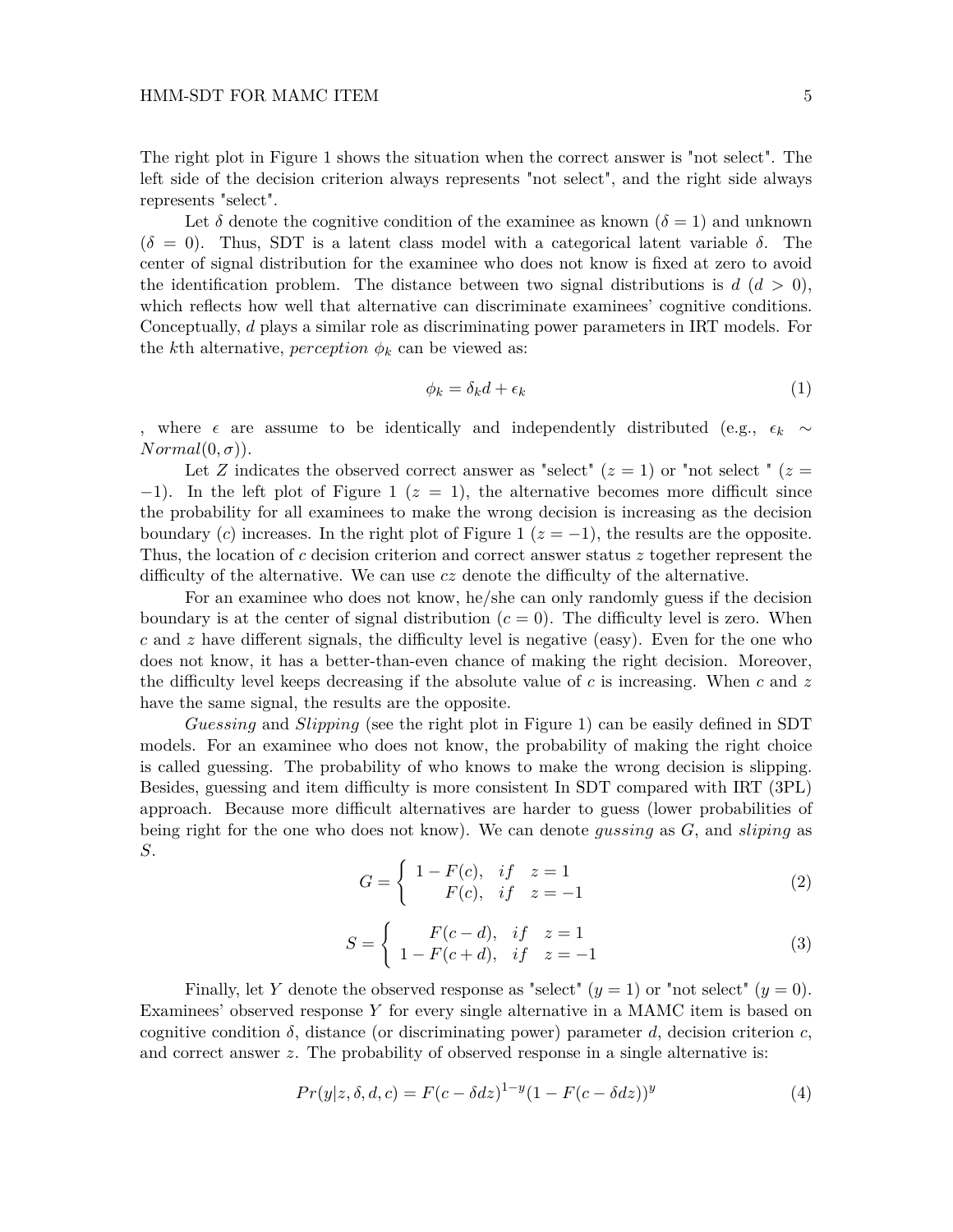In summary, SDT is a psychological model for decision-making behaviors. The appealing interpretations empower this model to measure the alternative properties (e.g., difficulty *cz*, discriminating power *d*) and examinee properties (e.g., cognitive condition *δ*). The latent class and response patterns are generally ordinal. Additionally, the SDT model can be generalized for the situations where there are more than two latent classes and more than two response categories. Signal distributions can also be captured by logistic and extreme value distribution. To simplify, we assume that signal distributions share the same variance, and the distances between adjacent distributions (*d*) are fixed. DeCarlo (2003) discussed the challenges of using different variances.

*Multiple-Answer Multiple-Choice Behavior at Individual Level.* In this section, we extend the model with the Mixed Membership framework for the whole MAMC item. Let  $Y_{jk}$  ( $j = 1, 2, ..., J, n = 1, 2, ..., m_j$ ) denote the observed response of the *k*th alternative in the *j*th MAMC item.  $m_j$  represents the number of alternatives in the *j*th item (Usually  $m_j = 4$  or 5). Like observed response, parameters (e.g.,  $\phi_{jk}$ ,  $c_{jk}$ ,  $z_{jk}$ , and  $\delta_{jk}$ ) in last section can be extend in the same way. Similar to the Generalized Partial Credit Model, we define  $d_i$  as the item discriminating power parameter, which is shared across all alternatives. Because item discriminating power is related to the concept of item reliability index in classical test theory.

MAMC data is grouped data since different alternatives share the same stem and test the same ability under one item. As we view the MAMC item  $Y_{jk}$  as the grouped data, the SDT model can be straightforwardly extended to a Mixed Membership or Grade of Membership Model (Davidson, Zisook, & Giller, 1989; Erosheva, Fienberg, & Lafferty, 2004). The mixed Membership model assumes a continuous distribution of latent variables (e.g.,  $\phi_{ik}$ ) over several categories (e.g.,  $\delta_{ik}$ ) which reflects the original idea that individuals can be partial members in more than one class (Davidson et al., 1989). If we force the latent variable to have exclusive membership in only one category and no membership in all the other categories, this is the latent class model.

Let  $\lambda_j$  denote the partial membership score for the "known" latent class  $(\delta_{jk} = 1)$ , and  $1 - \lambda_j$  for the "unknown" latent class  $(\delta_{jk} = 0)$ . Partial membership score is the *propensity* of examinee to know each alternative  $(E(\delta_{jk}) = \lambda_j)$  independently. We assume that every alternative under one item shares the same partial membership score. This *parallel alternative* design is analogous to the assumption of *parallel* item in classical test theory. We do not derive the model as a process model, although that might be possible. In this way, a partial membership score captures the grouped structure of MAMC data.

In summary, the alternatives in one MAMC item are exchangeable. The shared  $\lambda_j$ across different alternatives capture the grouped structure of MAMC data and avoid treating each alternative separately in a "True-False" sense. The probability of select for the *k*th alternative in *j* MAMC item is:

$$
Pr(y_{jk} = 1 | z_{jk}, \delta_{jk}, d_j, c_{jk}, \lambda_j) = Pr(y_{jk} = 1 | z_{jk}, \delta_{jk}, d_j, c_{jk}) Pr(\delta_{jk} | \lambda_j)
$$
  
=  $\lambda_j (1 - F(c_{jk} - d_j z_{jk})) + (1 - \lambda_j)(1 - F(c_{jk}))$  (5)

? (?) did the comparison of Mixed Membership SDT model with IRT model in True/False items.

As we mentioned above, the Mixed Membership model can be generalized for the situations where there are more than two latent classes. For example, Latent Dirichlet Al-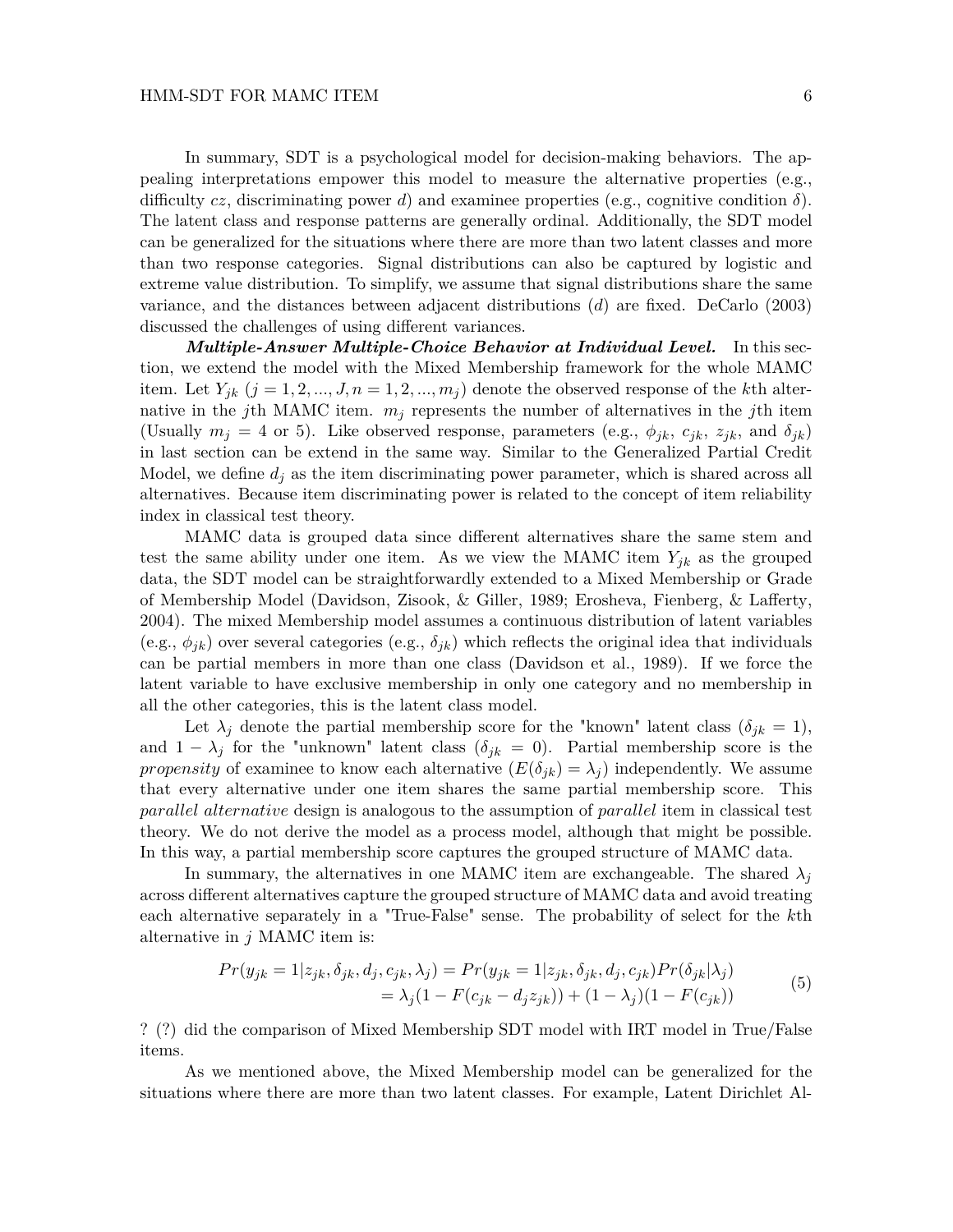location (Blei, Ng, & Jordan, 2000) is an application of Mixed Membership where the latent classes are *topics*, which are nominal. However, criticism arises when an ordinal latent class is extended to be more than two categories in the Mixed Membership model. For example, when the latent classes are "known," "normal," and "unknown," it is abnormal to interpret that one examinee is 20  $\%$  known, 30  $\%$  normal, and 50  $\%$  unknown. Because ordinal latent variables are not exchangeable. In this study, dichotomous memberships (know and unknown) can be viewed as a nominal or ordinal latent variable without apparent differences. "Known" and "unknown" are two extreme situations that rarely happen in reality. Thus,  $\lambda_j$  represents the distance towards these two extreme situations on a probability scale. Moreover,  $\lambda_j$  also indicates examinee is the ability on the *j*th item.

*Multiple-Answer Multiple-Choice Behavior at Group Level.* Previous sections focus on grouped data  $Y_{jk}$  for a signal examinee. In this section, we extend the model to capture multiple examinees' behaviors with IRT. Let *Yijk* denote the observed response of the *k*th alternative in *j*th item for *i* examinee. Similarly,  $\phi_{ijk}$ ,  $\delta_{ijk}$ , and  $\lambda_{ij}$  can all be extended for the  $k$ <sup>th</sup> examinee. We do not extend discriminating power  $d_j$  and decision criteria *cjk* since they are used for capturing the alternative properties. The probability of select for the *k*th alternative in *j* MAMC item for the *i*th examinee is:

$$
Pr(y_{ijk} = 1 | z_{jk}, \delta_{ijk}, d_j, c_{jk}, \lambda_{ij}) = Pr(y_{ijk} = 1 | z_{jk}, \delta_{ijk}, d_j, c_{jk}) Pr(\delta_{ijk} | \lambda_{ij})
$$
  
=  $\lambda_{ij} (1 - F(c_{jk} - d_j z_{jk})) + (1 - \lambda_{ij}) (1 - F(c_{jk}))$  (6)

This formula is the extension of formula (5) in multiple examinee situation.

However, there are some critical features of interest have not been discussed in this model yet. For example,  $\lambda_{ij}$  can be interpreted as examinee *i*'s ability on item *j*. However, we can not get the overall ability of an examinee. Similarly,  $c_{jk}z_{jk}$  indicates the difficulty of each alternative. However, the overall difficulty of a MAMC item has not been measured.

A straightforward approach to estimate examinees' overall ability is to marginalize the possible membership score of  $\lambda_{ij}$ . We can take the average score of  $\lambda_{ij}$  across different items to measure its ability  $(\theta_i = \frac{1}{l})$  $\frac{1}{J} \sum_{j=1}^{J} \lambda_{ij}$ . Similarly, item difficulty can be measured by taking the average score of alternatives difficulty  $(b_j = \frac{1}{K})$  $\frac{1}{K} \sum_{k=1}^{K} z_{jk} c_{jk}$ . However, this approach assumes that the examinees' ability on each item contribute equally towards their overall ability. The difficulty of each alternative contributes equally to the overall difficulty of the item.

Given distance parameters  $d_j$ , criteria parameters  $c_{jk}$  and true answer  $z_{jk}$ ,  $\lambda_{ij}$  is a non-linear transformation of the probability examinee *i* will get score on the item *j*. For each alternative, let  $P_{ijk}$  the probability of making right decision for the *i*th examinee on the *k*th alternative of *j*th item:

$$
P_{ijk} = \begin{cases} \lambda_{ij} F(c_{jk} + d_j) + (1 - \lambda_{ij}) F(c_{jk}) & , z_{jk} = -1 \\ \lambda_{ij} (1 - F(c_{jk} - d_j)) + (1 - \lambda_{ij}) (1 - F(c_{jk})) & , z_{jk} = 1 \end{cases}
$$
(7)

Given  $c_{jk}$ ,  $d_j$ , and  $z_{jk}$ ,  $P_{ijk}$  is a linear transformation of  $\lambda_{ij}$ . The probabilities for *i*th examinee to get score on the *j*th item (select all alternatives correctly), which is used in IRT models, can be expressed as:  $\prod_{n=1}^{m_j} P_{ijk}$ . It is a non-linear transformation from  $\lambda_{ij}$ . Compared with  $\prod_{n=1}^{m_j} P_{ijk}$ ,  $\lambda ij$  is less likely to be close to zero, and easier to be estimated in MCMC. Though HMM-SDT needs extra information, it does not need the extra data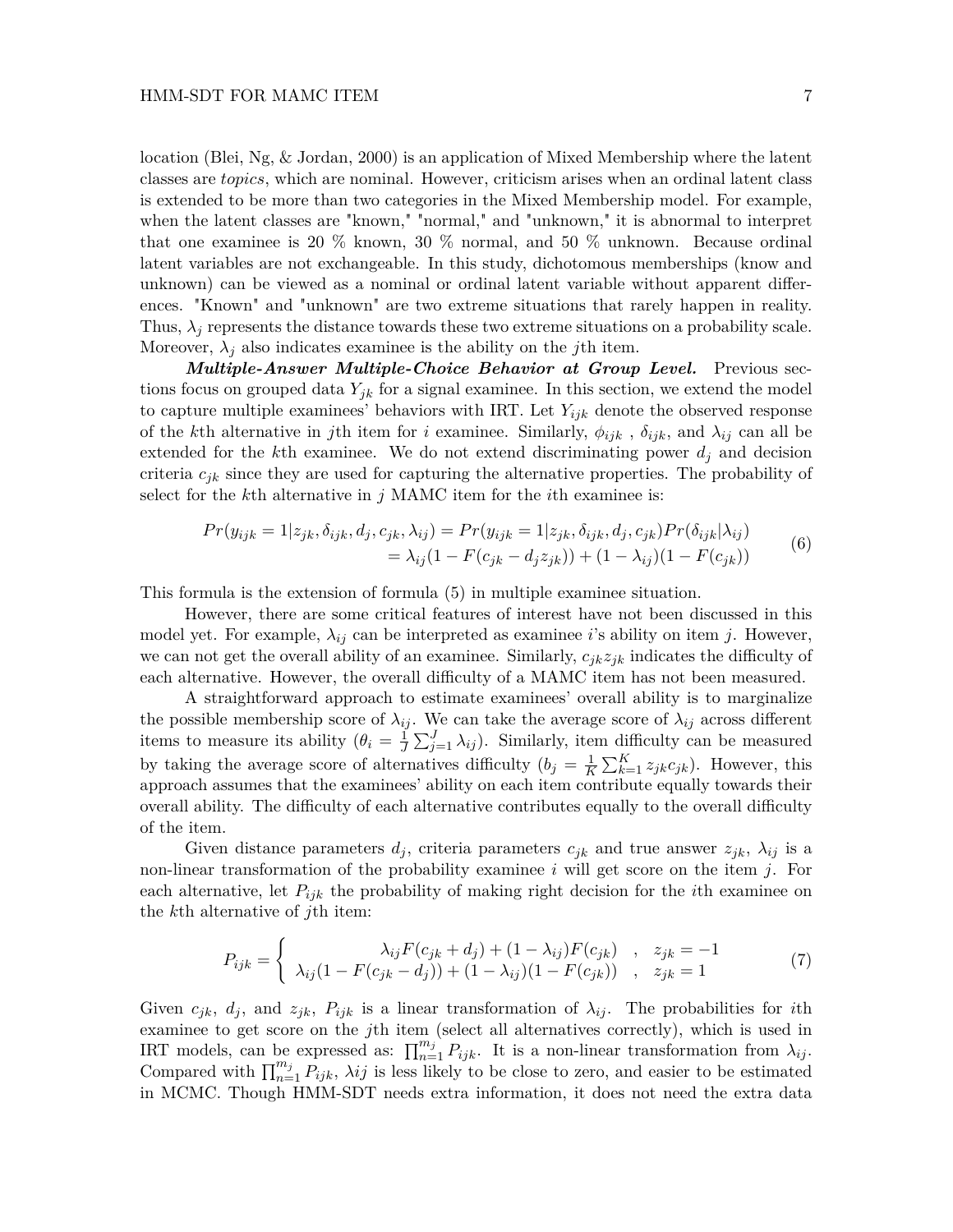process to determine "right" or "wrong" of each decision as in IRT. The initially observed responses and accurate answers for each alternative are the input data required for HMM-SDT.

In summary, decision-making behavior on every single alternative is independently measured by Signal Detection Theory. Decision boundary *cjk* is used to capture the alternative difficulty Distance parameter  $d_j$  is used to measure the item discriminating power.  $\delta_{ijk}$  is used to capture the examinees' cognitive condition on every alternative. The alternatives within the same MAMC item are measured by the Mixed Membership model design. They share the same partial membership score  $\lambda_{ij}$ , which measure the ability at item level independently. The variables in this model and their interpretations can be summarized in Table 1.

| Level             | Parameter      | Interpretation                          | Scale              |
|-------------------|----------------|-----------------------------------------|--------------------|
|                   | $c_{ik}$       | Decision Boundary                       | $(-\infty,\infty)$ |
| alternative Level | $\delta_{ijk}$ | Membership Assignment (Cognitive)       | $\{0,1\}$          |
|                   |                | Situation: Known & Unknown)             |                    |
|                   | $z_{ik}^*$     | True Answer (Select & Not Select)       | ${-1,1}$           |
|                   | $Y^*_{ijk}$    | Response (Select & Not Select)          | $\{0,1\}$          |
| Item Level        | $a_i$          | Item discriminating power               | $(0,\infty)$       |
|                   | $\lambda_{ij}$ | Partial Membership Score (Item Ability) | [0,1]              |
|                   |                |                                         |                    |

*Table 1: Parameter and interpretation*

\* observed variable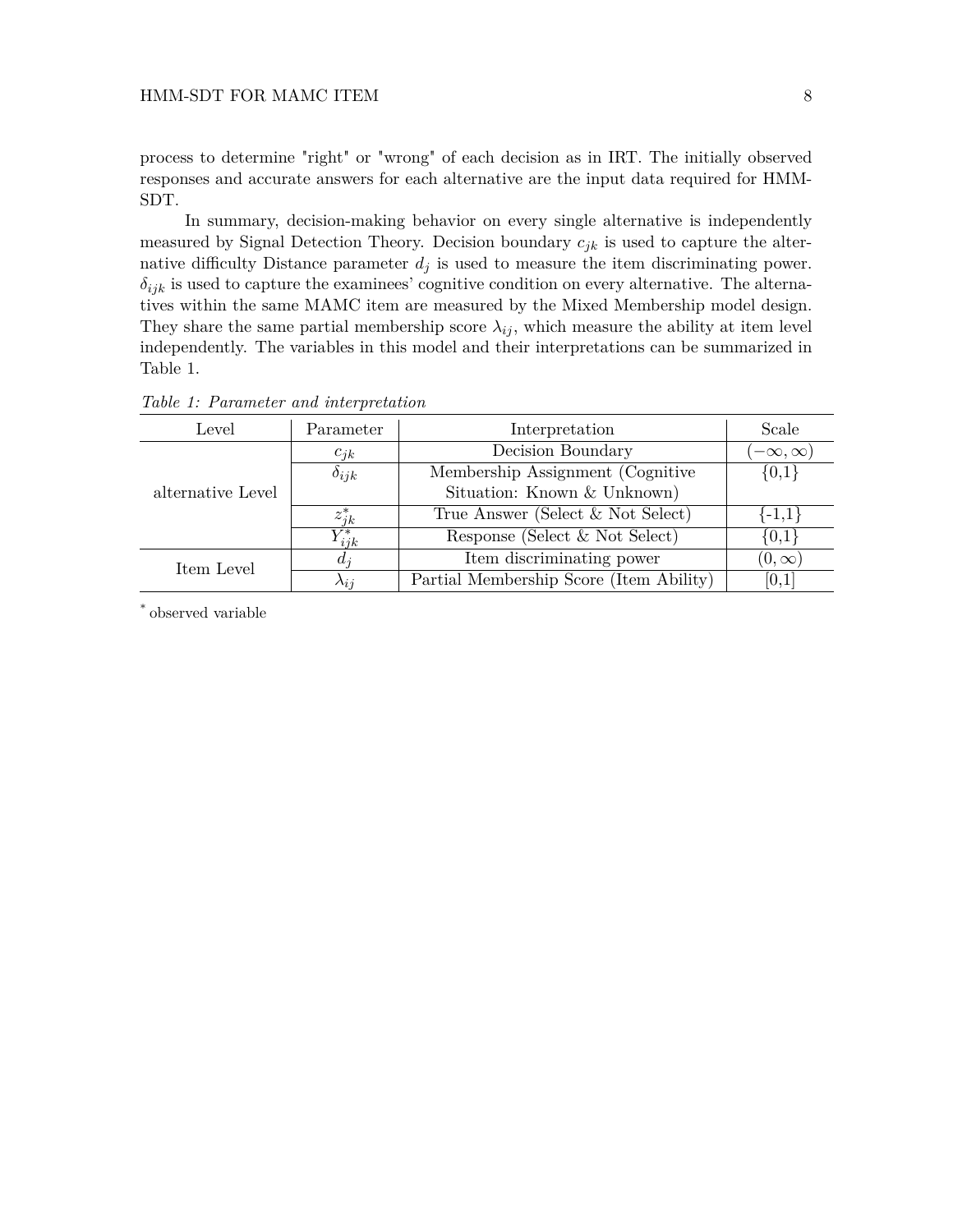#### **From Theory to Model**

In this article, we would take a Bayesian approach to design the model. There are three levels of independence based on the framework of Mixed Membership model: 1) the conditional independence among the membership assignment parameters  $\delta_{ijk}$  given the partial membership scores  $\lambda_{ij}$ ; 2) the conditional independence among the observed response *Yijk* given the membership assignment parameters *δijk*. Besides, there are two levels of independence based on SDT model: 1) the independence among distance parameters  $d_i$ ; 2) the independence among the criterion parameters *cjk*.

We select the week priors based on the suggestions from Gelman (2006). See the appendix to get more detail about the Stan code. Latent class  $\delta_{ijk}$  are marginalized in the model to apply the no-U-turn sampler (NUTS, Hoffman & Gelman, 2014) in stan. The generative process and the setting of hyperparameter are:

1. Draw components, for each examinee *i*:

(a) For each pair of item *j* and alternative *k*:

draw the decision criterion  $c_{jk}: c_{jk} \sim Normal(\frac{1}{2})$  $\frac{1}{2}d_{j}z_{jk}, 1).$ 

(b) Calculate the conditional probabilities of making right decision  $\rho_{ijk}$ :

 $\rho_{ijk} = Pr(Y_{ijk} = 1 | \lambda_{ij}, z_{jk}, c_{jk}, d_j)$ 

2. For each item *j*:

- (a) Draw a difficulty parameter  $d_j$ :  $d_j \sim Lognormal(0, 0.5)$
- (b) Draw proportions  $\lambda_{ij}$ :  $\lambda_{ij} = beta(1, 1)$
- (c) For each observed response  $Y_{ijk}$  scored by rater *j*:
	- Draw the data point  $Y_{ijk}: Y_{ijk} \sim Bernoulli(\rho_{ijk}).$

Theoretically, the best decision boundary *c* location is the intersection point of two signal distribution. This decision boundary ensures that people who know always have a higher probability of making the correct choice. Given the variance of two signal distributions are fixed, the intersection point is alway locate at  $\frac{1}{2}d_jz_{jk}$ .

The total number of the possible pattern is  $2^{IJK}$ . The number of parameter under HMM-SDT model would be:  $J \times K$  decision criterion  $c_{jk}$  parameters, *J* distance parameters  $d_j$ , and  $I \times J$  mixture assignment parameters  $\lambda_{ijk}$ . As long as:

$$
IJ + JK + J < 2^{IJK} \tag{8}
$$

satisfied, we will not have an identification problem. If we apply all independence scenarios we assume before, the log-likelihood function would be:

$$
log\ p(\cdot) = \sum_{i} \sum_{j} \sum_{n} (log\ p(Y_{ijk}|\rho_{ijk}) + log\ p(\rho_{ijk}|\delta_{ijk}, z_{jk}, c_{jk}, d_j) + log\ p(\delta_{ijk}|\lambda_{ij}))
$$

$$
+ \sum_{j} \sum_{n} log\ p(c_{jn}|d_j) + \sum_{i} \sum_{j} log\ p(\lambda_{ij}) \tag{9}
$$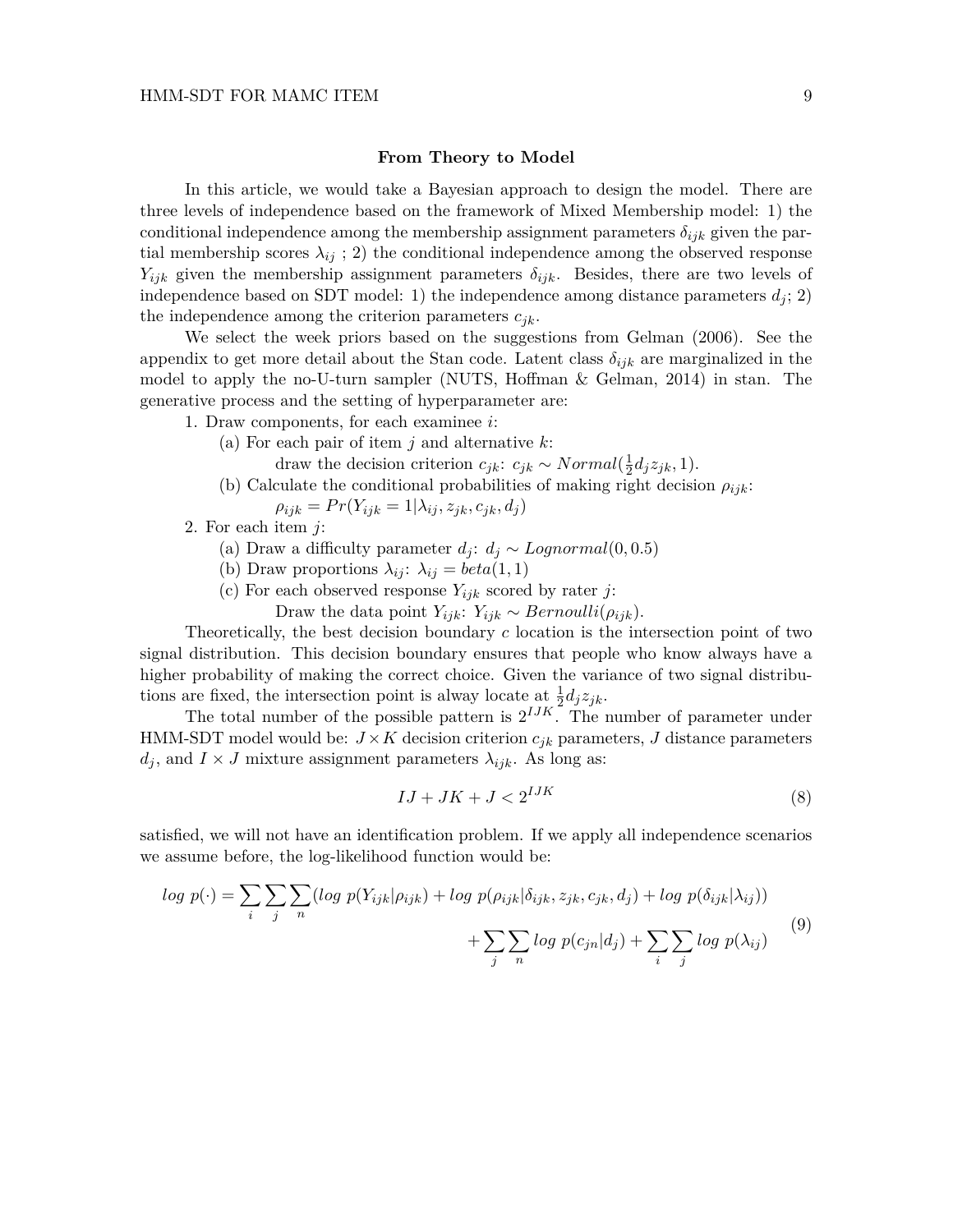#### **Simulation Study**

In this section, we will use R (R Development Core Team, 2008) to simulate the fake data. Stan (Carpenter et al., 2017) is used for model estimation. Since MCMC generally requires complex computation, NUTS sampler in Stan takes a long time to estimate. Variational inference can provide a rough approximation of the posterior distributions and takes much shorter estimation time with an acceptable loss of estimation accuracy. In terms of finial inference, the NUTS sampler is generally recommended. In this section, we use meanfield variational inference to measure the tendency of parameter recovery under different usage situations.

We take the Expected A-Posterior (EAP) as the estimated value since this usually gives a more robust estimation. We use Root Mean Square Error (RMSE) and average posterior standard deviation (PSD) as the measurements for parameter recovery. Three examinee sample size (500 and 1000) and two exam item sample size (20 and 40) are tested. Every item is assumed to contain four alternatives.

|      |    | Measurements |        |         |        |                 |                |  |
|------|----|--------------|--------|---------|--------|-----------------|----------------|--|
|      |    | RMSE(c)      | PSD(c) | RMSE(d) | PSD(d) | $RMSE(\lambda)$ | $PSD(\lambda)$ |  |
| 500  | 20 | 0.308        | 0.062  | 0.891   | 0.050  | 0.150           | 0.235          |  |
|      | 40 | 0.290        | 0.058  | 0.792   | 0.045  | 0.159           | 0.235          |  |
| 1000 | 20 | 0.291        | 0.040  | 0.895   | 0.032  | 0.159           | 0.235          |  |
|      | 40 | ${0.267}$    | 0.040  | 0.809   | 0.031  | 0.164           | 0.235          |  |

*Table 2: Summary of parameter recovery*

As we can see from Table 2, the parameter generally recovers to the real value well. Generally, increasing the sample size of items and examinees will improve the estimation accuracy of decision boundary and item discriminating power.

#### **Model Implications**

Data are simulated for 500 examinees, 20 MAMC items, and four alternatives in each item. We need to note that: each item can have a different number of alternatives to use HMM-SDT. The signal distributions are assumed to follow the standard normal distribution. In total, there are  $500 \times 20 \times 4 = 400000$  decision-making behaviors. Four parallel chains were simulated out to 2000 iterations with the estimates calculated from the last 1000 iterations. For the fake data we get, 40 alternatives should be selected, and 40 should not be selected based on the correct answers  $(z_{ik})$ . According to the observed response from examinees, there are 51.58 % alternatives have been selected.

To measure the estimation convergence, we pick the standard criteria: R-hat statistic by Gelman and Rubin (1992). The R-hat statistic measures the degree of multiple parallel Markov Chain, which is run with starting values that are over-dispersed relative to the posterior distribution. If the chains have converged, R-hat is close to one, and estimates are unbiased. R-hat substantially above one indicates a lack of convergence. The R-hat statistics for all parameters are equal to one, which indicates the convergence of estimation.

The relative location of the decision boundary and two centers of signal distributions provide evidence about the quality of alternatives. When the decision boundary is between two centers of signal distributions, the alternative difficult is at a reasonable range. In this range, guessing and slipping are smaller than 50%. If the decision boundary goes beyond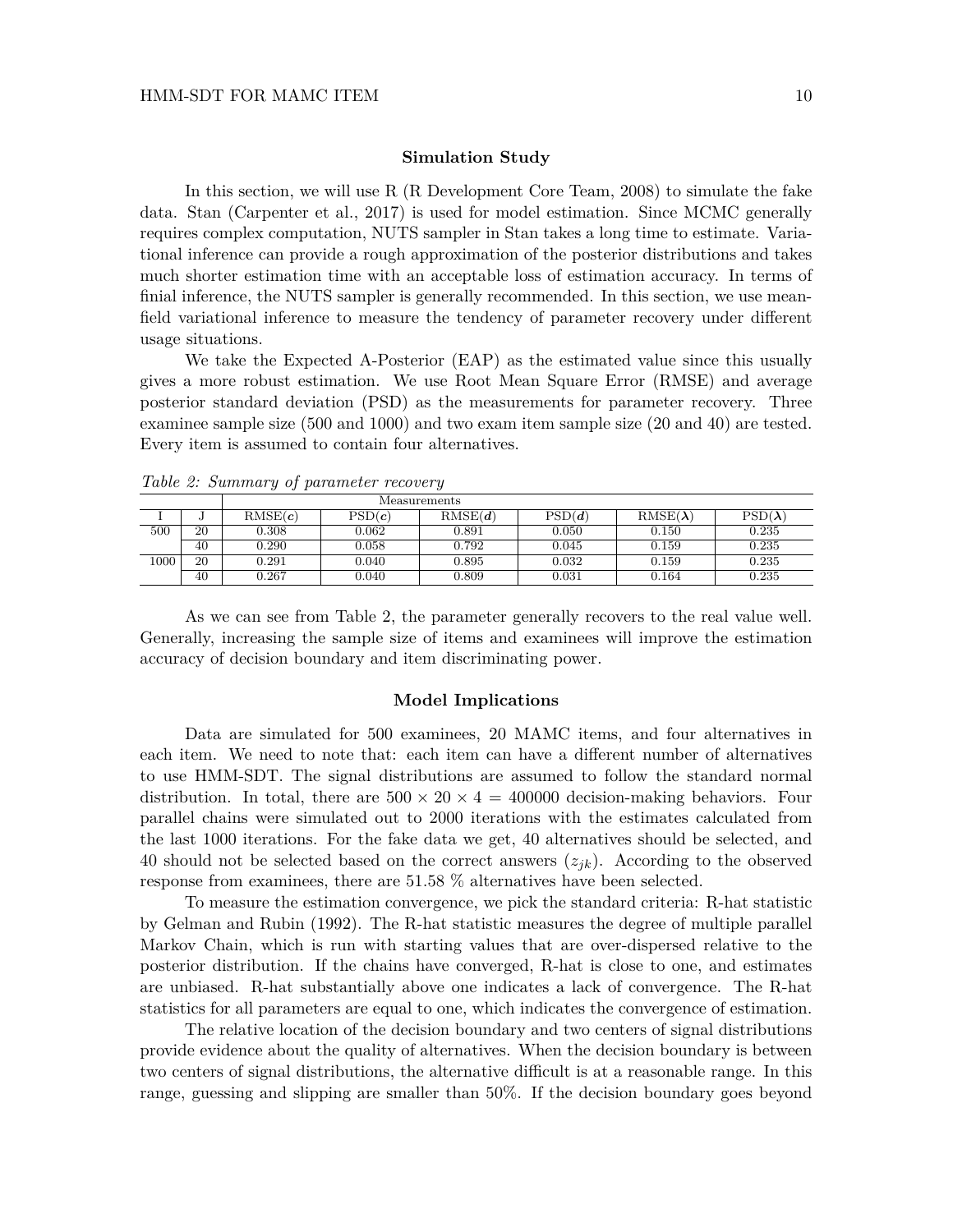#### HMM-SDT FOR MAMC ITEM 11

the center of the signal distribution of the examinee who does not know, the alternative is "too easy." Slipping is converge to zero, and guessing is more significant than random guess (50%). In contrast, if the decision boundary goes beyond the center of signal distribution of the examinees who know, the alternative is "too hard." Figure 2 shows the visualization of the difficulty analysis with our estimates from HMM-SDT. The dashed line separates the alternatives into different items (four alternatives in one item). When *c* is close to zero, the difficulty is less likely to be "too hard" since the examinees have a random chance to get it correct.



*Figure 2* . Difficulty Analysis

When there is at least one alternative "too hard" in the item, all-or-none basis scoring tends to underestimate examinee' ability. When there is at least one alternative "too easy" in the item, Likert-type basis scoring will have less discriminating power. For example, the 10th item (alternative index from 36 to 40) needs to be improved (three alternatives are "too easy").

SDT guarantee that  $1 - s > q$ , which means people who know always have a higher probability of making the right decision than those who do not know. To abstain from the personalized "Guessing" and "1 - Slipping", partial membership score  $\lambda_{ij}$  is required.

$$
G_{ijk} = (1 - \lambda_{ij})(1 - F(c_{jk}))
$$
  
\n
$$
S_{ijk} = \lambda_{ij}(1 - F(c_{jk} - d_{j}z_{jk}))
$$
\n(10)

Figure 3 shows the "Guessing" and "1 - Slipping" for the examinee with the high overall ability (above) and low ability (below). When "1 - Slipping" is smaller than 0.5, the corresponding alternative is "too difficult," even if the examinee knows this alternative. The probability of whether the examinee knows or does not know the alternative is captured by  $\lambda_{ij}$ . When "Guessing" is smaller than 0.5, the corresponding alternative is harder than random guess if the examinee does not know this alternative. For the examinee with high overall ability, the estimated "Guessing" (most below 0.5) and "1-Slipping" (most above 0.5) are evenly distributed. When  $\lambda_{ij}$  is high, "Guessing" and "1-Slipping" are more clearly separated. For the examinee with low overall ability, most "Guessing" and "1-Slipping" are below 0.5 and mixed.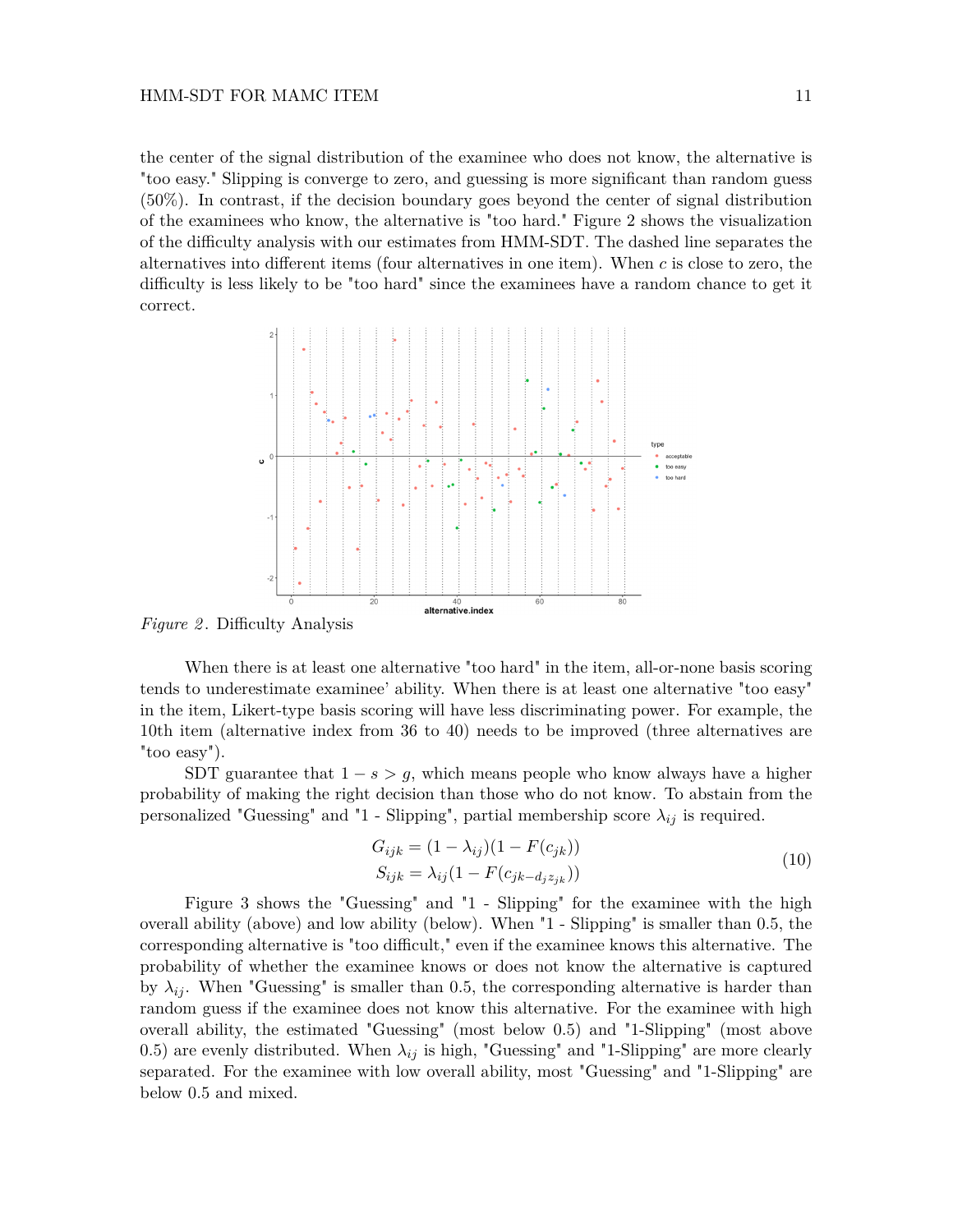

*Figure 3* . Guessing and Slipping Analysis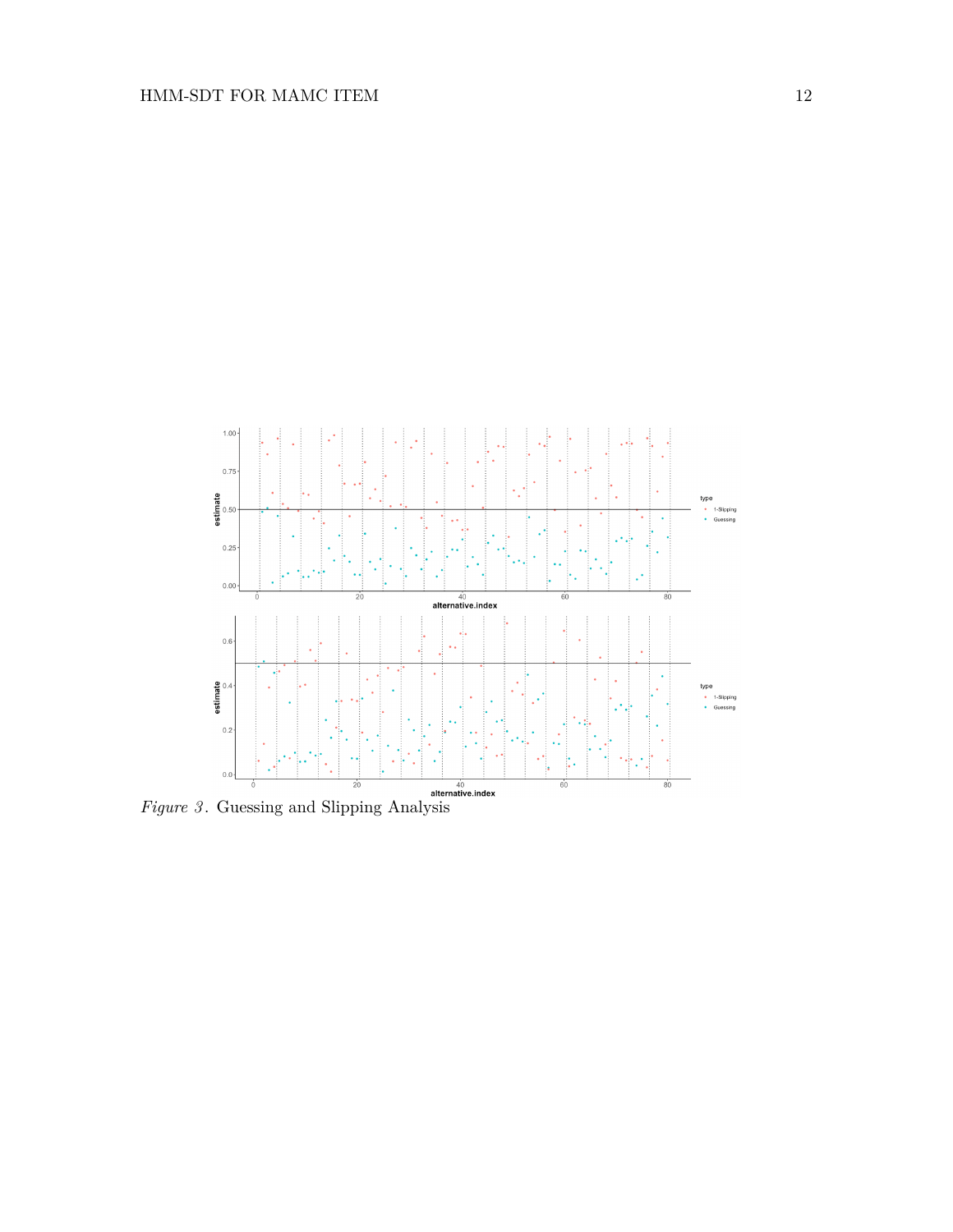#### **Model Comparison**

In this section, we will compare the HMM-SDT with the IRT models with the simulated data in the last section. For the most common approach of handling the MAMC item, we take the 3PL model with an all-or-none basis. In the 3PL model, the probability of *i*th examinee to get the score on the *j*th item is:

$$
Pr(x_{ij} = 1 | \theta_i, a_j, b_j, c_j) = c_j + (1 - c_j) \frac{exp[a_j(\theta_i - b_j)]}{1 + exp[a_j(\theta_i - b_j)]}
$$
(11)

, where *a* are the discriminating power parameters, *b* are the item difficulty parameters, *c* are the pseudo-guessing parameters, and  $\theta$  are the examinee ability parameters.

Alternatively, we also use a Likert-type basis and take the Generalized Partial Credit Model (GPCM).

$$
Pr(x_{ij} = k | \theta_i, a_j, \mathbf{b_j}) = \frac{exp[\sum_{v=1}^{k} a_j(\theta_i - b_j + d_v)]}{\sum_{c=1}^{N} exp[\sum_{v=1}^{c} a_j(\theta_i - b_j + d_v)]}
$$
(12)

, where *b* are item location parameters and *d* are the threshold parameter. We assume that  $d_1 = 0$  to avoid identification issue. Item location parameters and threshold parameters together capture the probabilities of how many numbers of choices the examinee would make right across different alternatives in a MAMC item. However, they cannot tell the difficulty of each alternative individually.

If we take the all-or-none basis, 32 examinees get the 0 out of 20 (lowest), and six examinee gets 7 out of 20 (highest). The average score is 2.46, the mode score is 2, and the median score is 2. The standard deviation of the score is 1.45. If we take the Likerttype basis, the possible score for every item can be 0 to 5, and the overall highest score is  $40 \times 5 = 200$ . One examinee gets the 25 (lowest), and two examinee gets 58 (highest). The average score is 40.14, the mode score is 36, and the median score is 40. The standard deviation of the score is 6.32. As we can see from Figure 3, the distribution of the score is more symmetric and dispersed using a Likert-type basis. The score distribution of an all-or-none basis is right-skewed. An extreme lower score is more likely to appear on an allor-none basis. Thus, a Likert-type basis is more reliable. To some extent, HMM-SDT utilizes a similar basis as Likert-type scoring, which incorporates the decision-making observations on each alternative. However, HMM-SDT does not require to score the alternative or items at all. Since the observed response *Y* in SDT is the original decision (*select* or *not select*) examinee made on each alternative. Thus, more information can be kept from the original data without going through the scoring process.

All of these models can be used to measure: item difficulty, item discriminating power, and examinee overall ability. However, GPCM cannot measure alternative difficulty, guessing and slipping, and examinee ability on an item. 3PL measure the guessing and slipping on item level, and can not measure alternative difficulty and examinee ability on an item. An increasing number of parameters benefits much more measurement power in HMM-SDT.

As we can see from Table 3, the 3PL model does not perform well in terms of correlation with the actual parameter value. For average Posterior Standard Deviations (PSD), all three models have a similar level performance. All-or-none scoring basis wastes much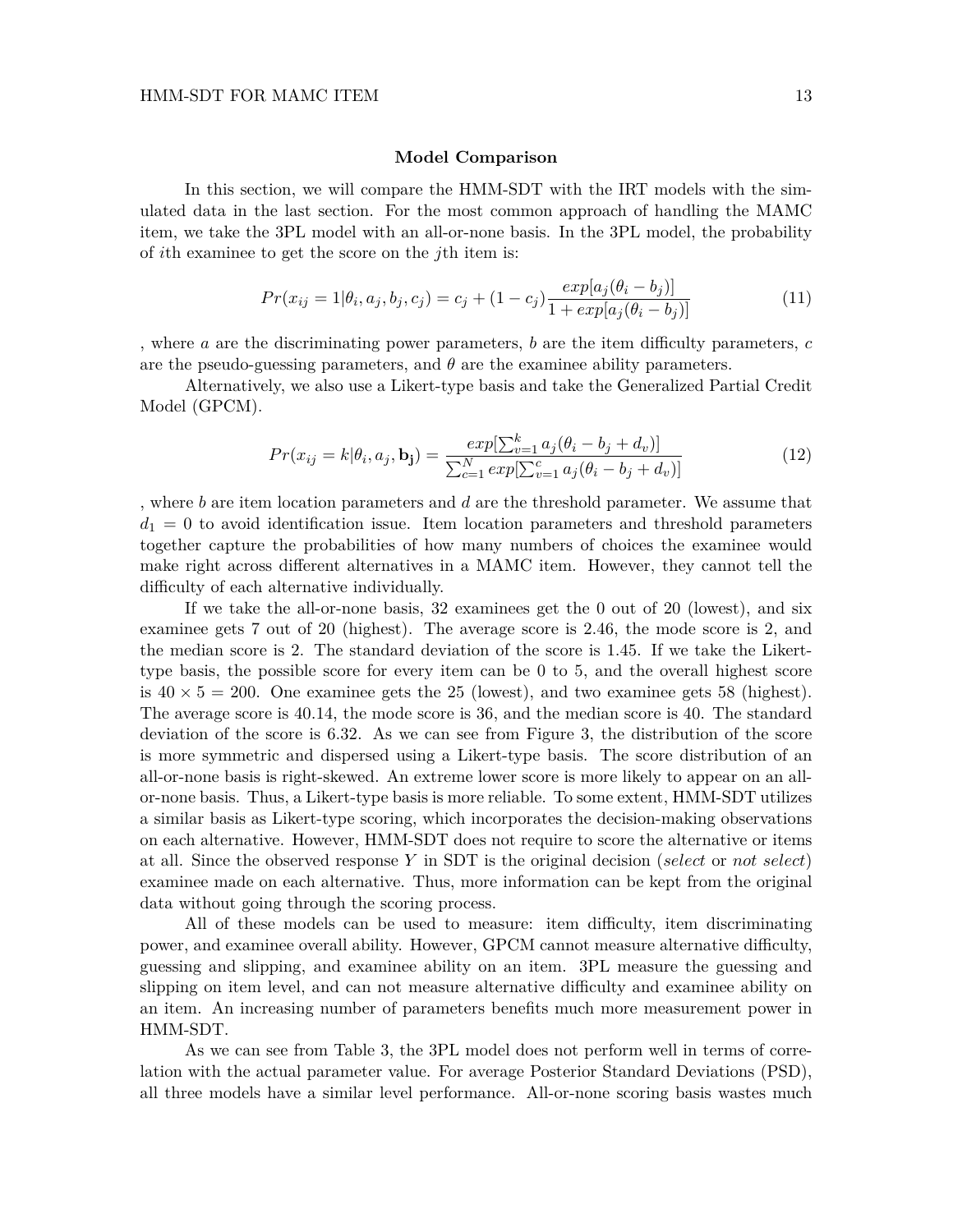

useful information. In particular, we cannot distinguish the ability of nine examinees who get zero scores. Meanwhile, extreme cases of one get the item correct are more likely to happen.

| parameter            | model       | Correlation | average PSD |
|----------------------|-------------|-------------|-------------|
|                      | MHH-SDT     | 91.85%      | 0.009       |
| Ability              | 3PL         | 29.93%      | 0.014       |
|                      | <b>GPCM</b> | 53.9%       | 0.003       |
|                      | MHH-SDT     | 93.68%      | 0.086       |
| Difficulty           | 3PL         | 71.87%      | 0.020       |
|                      | <b>GPCM</b> | 81.97%      | 0.004       |
|                      | MHH-SDT     | 85.90%      | 0.011       |
| Discriminating power | 3PL         | 15.48%      | 0.014       |
|                      | <b>GPCM</b> | 42.8%       | 0.003       |

*Table 3: Model Comparison*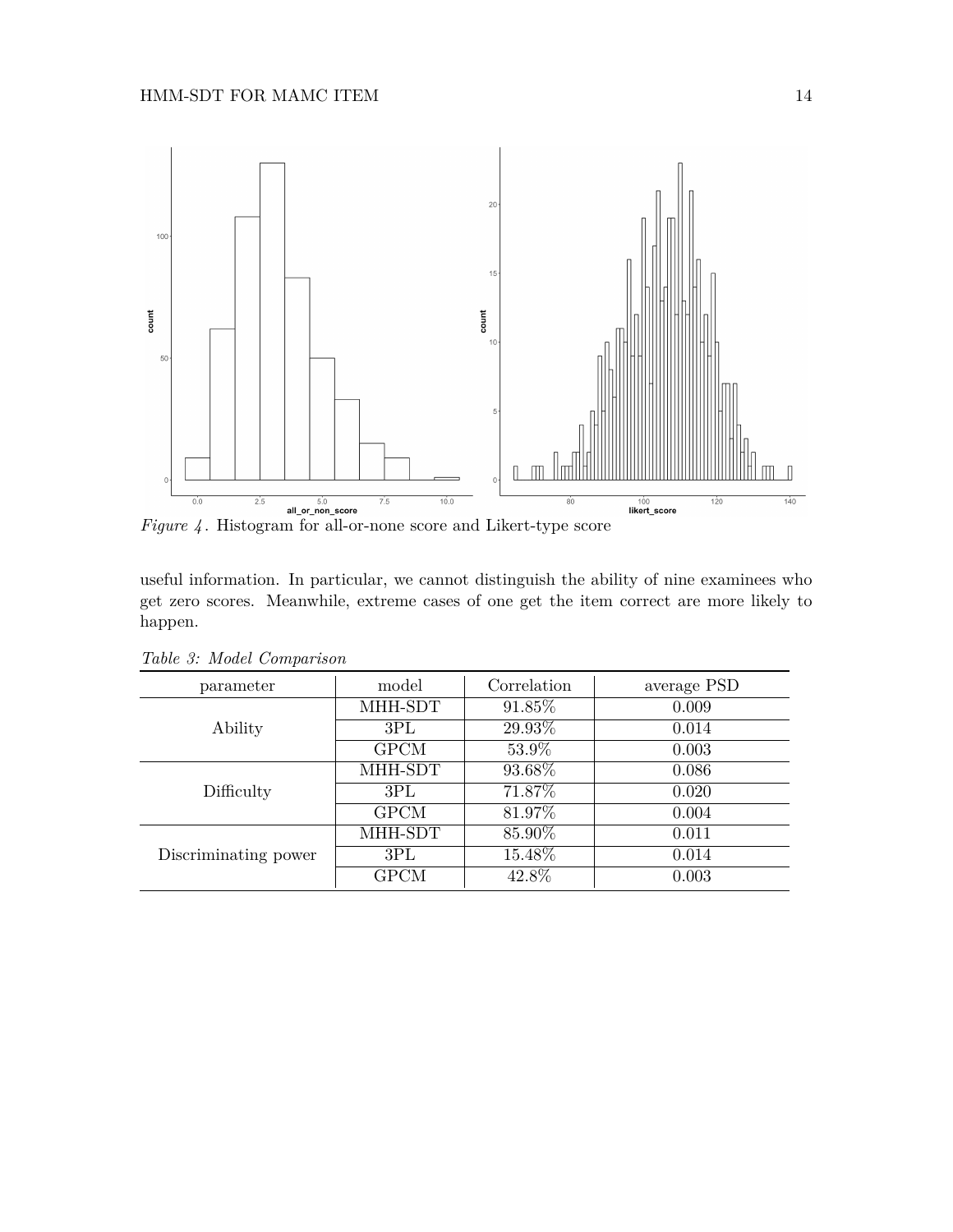## **Summary & Discussion**

In this study, we have designed a hierarchical mixed membership model with a signal detection theory for the MAMC item. Signal detection theory is a psychology model and captures the decision-making behavior for every alternative. The mixed membership model captures the grouped data structure in the MAMC item. Different alternatives share the same partial membership scores, which measure the examinee's ability on different items.

Same as the IRT models, there are two underlying assumptions for HMM-SDT model: 1) Monotonicity: as the overall ability is increasing or the item difficulty is decreasing, the item level ability is increasing. 2) Local independence: The response of separate alternatives in an item is mutually independent, given a certain level of ability, and the ability of separate items are mutually independent, given a certain level of overall ability.

HMM-SDT provides a flexible framework for handling almost all kinds of multiplechoice items without requiring every item to has the same length or scoring process. The information and structure of response patterns are captured more completely. Exact–False item is a particular case where every MAMC item contains only one alternative. To analyze the SAMC items, we need to break the local independence assumption at the alternative level. Since the distracters' effect plays an important role and the decision-making behaviors are consequently not independent anymore. The limitation of current HMM-SDT is complete local independence at the alternative level. In reality, there is usually at least one essential alternative that should be selected in the MAMC item. However, our model allows the extreme situation that none of the alternatives are chosen. It leads to a slight underestimation of ability and overestimation of difficult.

Based on the simulation study, HMM-SDT has several advantages over the traditional IRT approach. The future study will test and compare the model in more dimensions and under more different simulation conditions with real data. MAMC items are widely used in model testing and have distinct benefits and flexibility in application. We hope that the present article will encourage researchers to use and do more research on the HMM-SDT model and MAMC item. The result will be a more in-depth and more informative analysis.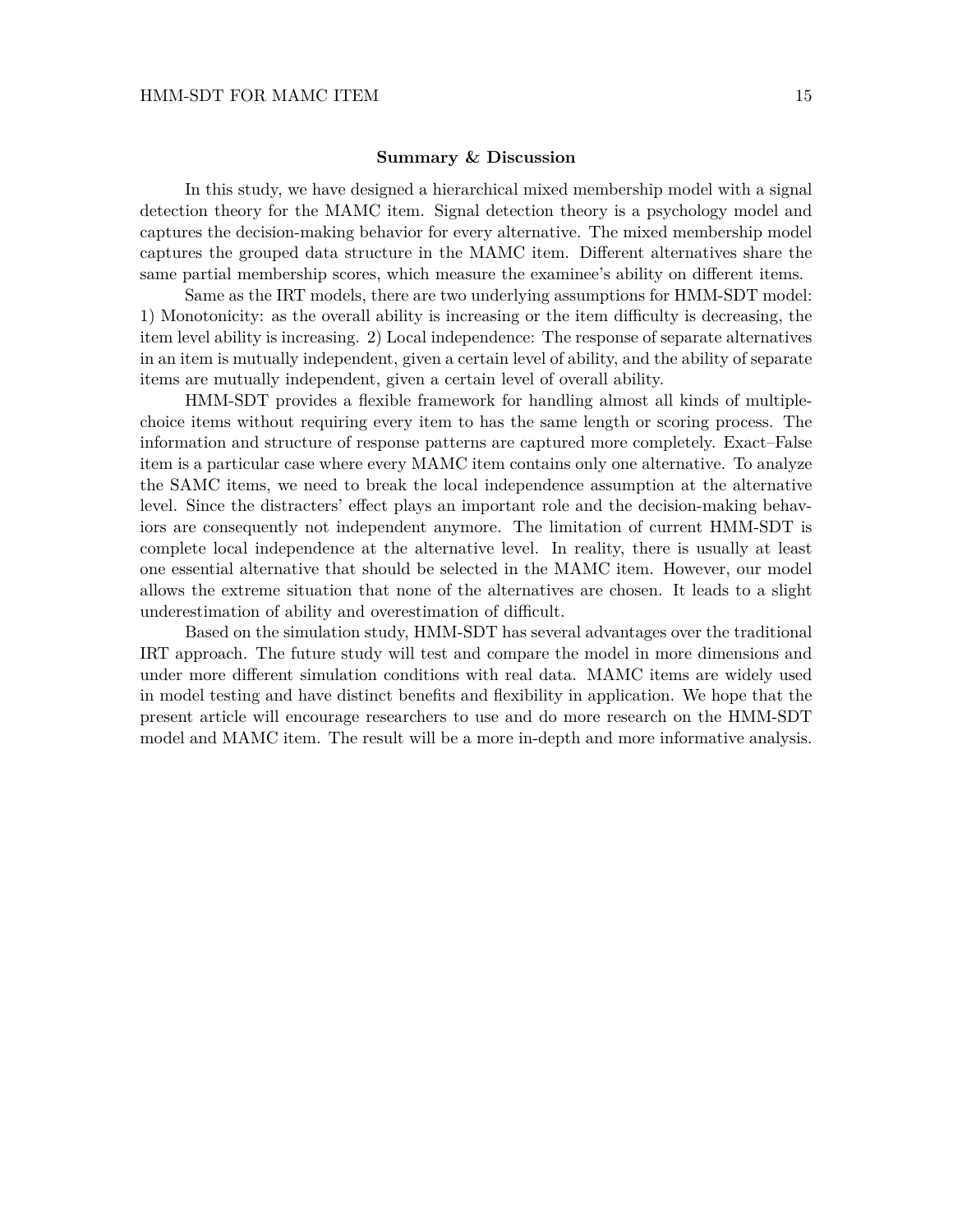```
Appendix
```

```
Stan Code for HMM-SDT.
data {
  int<lower=0> K; // # alternative
  int<lower=0> I; // # examinee
  int<lower=0> J; // # item
  int y[I,J,K]; // observations
  int z[J,K]; // true answer
}
parameters {
 real c[J,N];
 real<lower=0> d[J];
 real<lower=0,upper=1> lambda[I,J];
}
model {
  d \sim lognormal(0,1);
  for (j in 1:J){
    for (n in 1:N){
      c[j,n] ~ normal((1/2)*d[j]*z[j,n],1);for (i in 1:I){
            y[i,j,n] ~ bernoulli( lambda[i,j] *
            (1 - normal_cdf(c[j,n] - d[j] * z[j,n],0,1)) +(1 - \text{lambda}[i,j]) * (1 - \text{normal_cdf}(c[j,n],0,1));
          }
        }
    }
}
```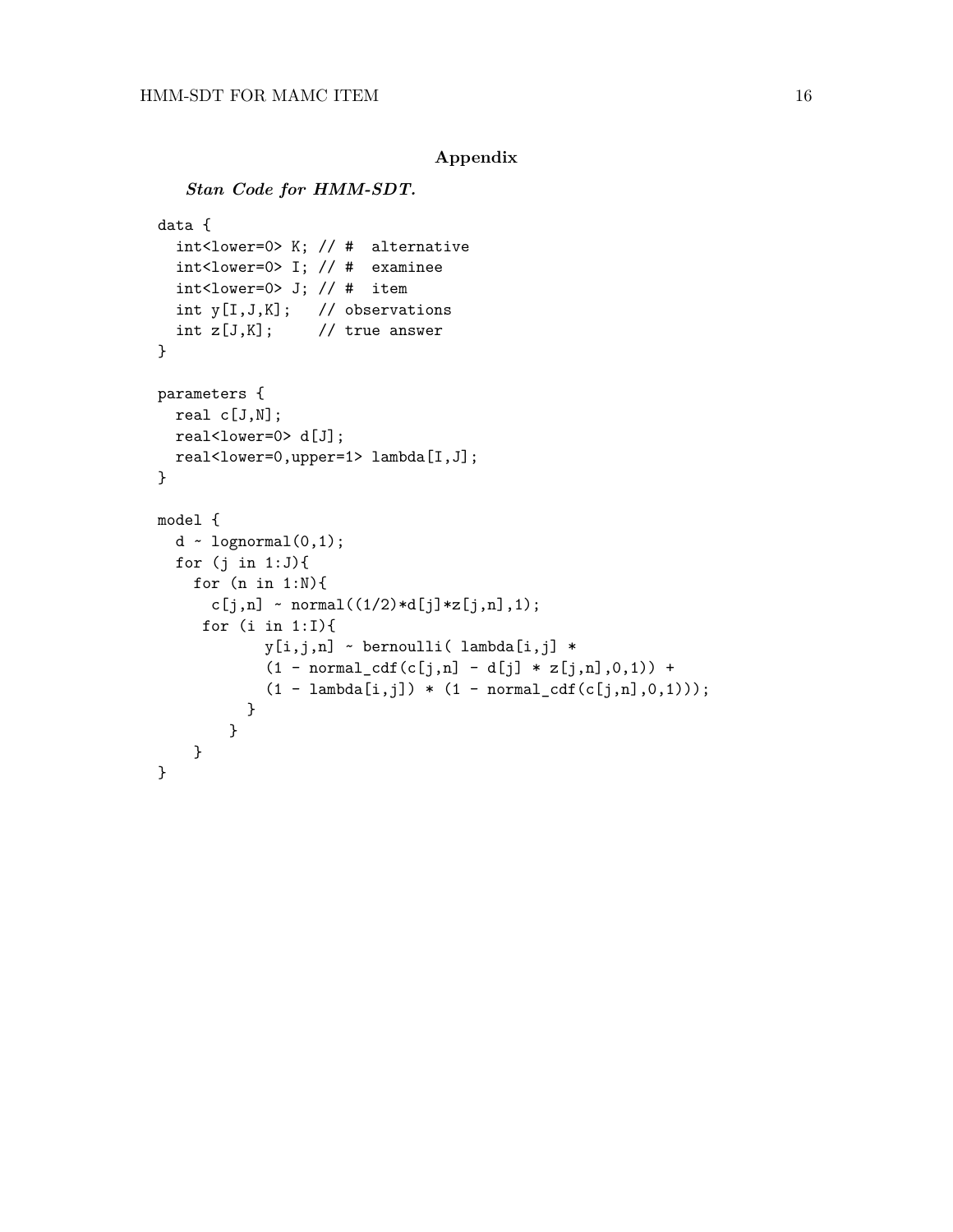## References

- Andrich, D. (1978). A rating formulation for ordered response categories. *Psychometrika*. doi: 10.1007/BF02293814
- Blei, D. M., Ng, A. Y., & Jordan, M. I. (2000). Latent Dirichlet Allocation David. *CrossRef Listing of Deleted DOIs*. doi: 10.1162/jmlr.2003.3.4-5.993
- Bolt, D. M., Wollack, J. A., & Suh, Y. (2012). Application of a Multidimensional Nested Logit Model to Multiple-Choice Test Items. *Psychometrika*. doi: 10.1007/s11336-012-9257-5
- Carpenter, B., Gelman, A., Hoffman, M. D., Lee, D., Goodrich, B., Betancourt, M., . . . Riddell, A. (2017).  $\langle i \rangle$ Stan $\langle i \rangle$ : A Probabilistic Programming Language. *Journal of Statistical Software*. doi: 10.18637/jss.v076.i01
- Davidson, J. R., Zisook, S., & Giller, E. L. (1989). Classification of depression by grade of membership: A confirmation study. *Psychological Medicine*. doi: 10.1017/S0033291700005717
- DeCarlo, L. T. (1998). Signal Detection Theory and Generalized Linear Models. *Psychological Methods*. doi: 10.1037/1082-989X.3.2.186
- DeCarlo, L. T. (2003). Using the PLUM procedure of SPSS to fit unequal variance and generalized signal detection models. *Behavior Research Methods, Instruments, and Computers*. doi: 10.3758/BF03195496
- DeCarlo, L. T. (2014). STUDIES OF A LATENT-CLASS SIGNAL-DETECTION MODEL FOR CONSTRUCTED-RESPONSE SCORING. *ETS Research Report Series*. doi: 10.1002/j.2333- 8504.2008.tb02149.x
- Duncan, G. T., & Milton, E. O. (1978). Multiple-answer multiple-choice test items: Responding and scoring through bayes and minimax strategies. *Psychometrika*. doi: 10.1007/BF02294088
- Erosheva, E., Fienberg, S., & Lafferty, J. (2004). Mixed-membership models of scientific publications. *Proceedings of the National Academy of Sciences*. doi: 10.1073/pnas.0307760101
- Gelman, A. (2006). Prior distribution for variance parameters in hierarchical models. *Bayesian Analysis*. doi: 10.1214/06-BA117A
- Gelman, A., & Rubin, D. B. (1992). Inference from Iterative Simulation Using Multiple Sequences Linked references are available on JSTOR for this article : Inference from Iterative Simulation Using Multiple Sequences. *Statistical Science*.
- Hautus, M. (2015). Signal Detection Theory. In *International encyclopedia of the social & behavioral sciences: Second edition.* doi: 10.1016/B978-0-08-097086-8.43090-4
- Hoffman, M. D., & Gelman, A. (2014). The No-U-Turn Sampler : Adaptively Setting Path Lengths. *Journal of Machine Learning Research*.
- Ingleby, J. (2003). Signal detection theory and psychophysics. *Journal of Sound and Vibration*. doi: 10.1016/0022-460x(67)90197-6
- Masters, G. N. (1982). A rasch model for partial credit scoring. *Psychometrika*. doi: 10.1007/BF02296272
- Muraki, E. (1992). A Generalized Partial Credit Model: Application of an EM Algorithm. *Applied Psychological Measurement*. doi: 10.1177/014662169201600206
- Muraki, E. (1993). Information Functions of the Generalized Partial Credit Model. *Applied Psychological Measurement*. doi: 10.1177/014662169301700403
- R Development Core Team. (2008). Computational Many-Particle Physics. *R Foundation for Statistical Computing*, *739* . Retrieved from http://link.springer.com/10.1007/978-3-540-74686-7 doi: 10.1007/978-3-540- 74686-7
- Stanislaw, H., & Todorov, N. (1999). Calculation of signal detection theory measures. *Behavior Research Methods, Instruments, and Computers*. doi: 10.3758/BF03207704
- Swets, J. A. (1988). Measuring the accuracy of diagnostic systems. *Science Science*. doi: 10.1126/science.3287615